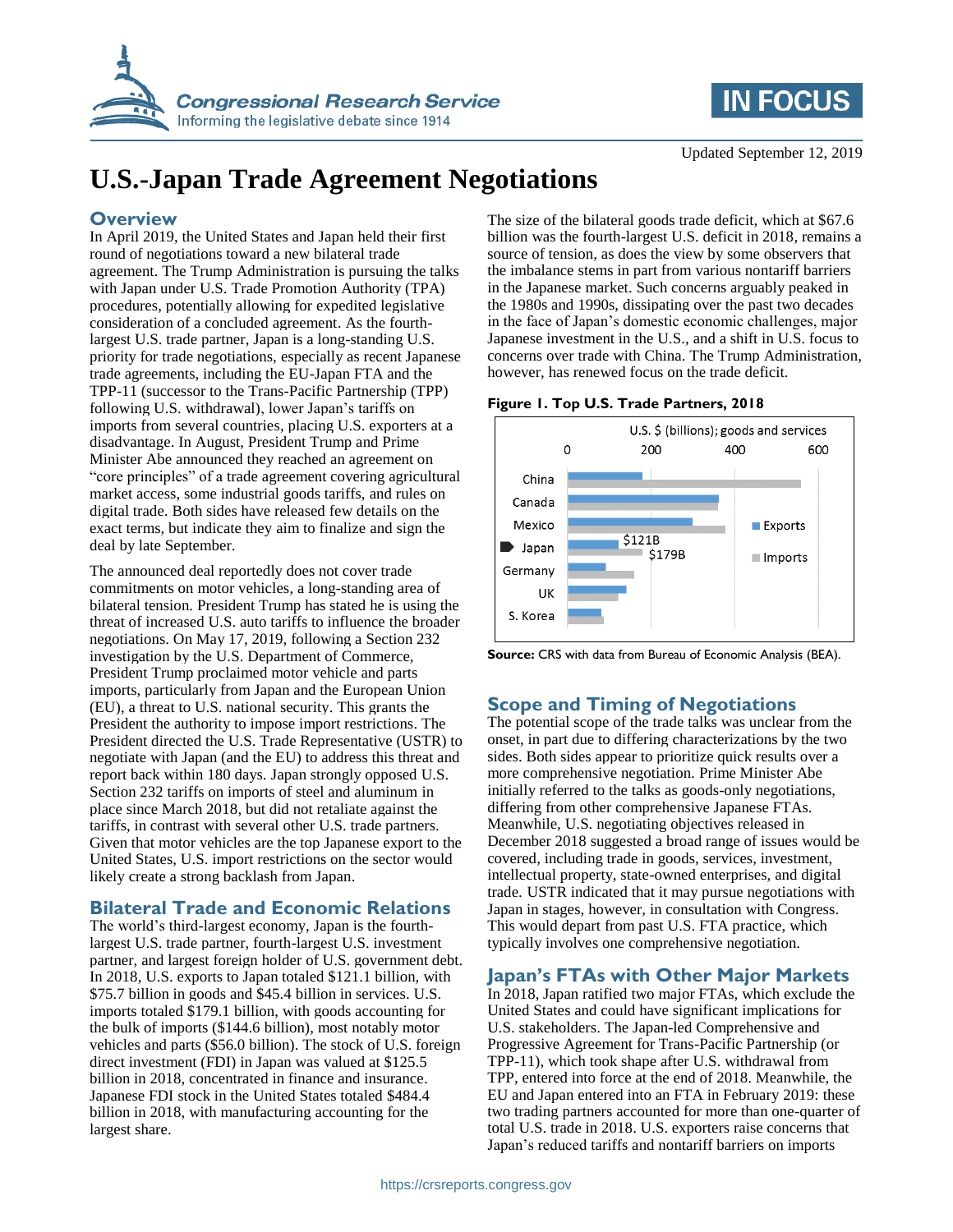from TPP-11 and EU countries, particularly on agricultural products, such as Japan's relatively high 38.5% beef tariff, threaten U.S. export competitiveness. New rules in the FTAs have also led to concerns that they may not reflect U.S. priorities. E-commerce provisions in the EU-Japan FTA, for example, do not cover the free flow of data, unlike the proposed U.S.-Mexico-Canada Agreement (USMCA). Meanwhile, TPP-11 also suspended 22, largely U.S. priority, provisions from the original TPP text, including some of relevance in Japan, such as prohibiting crosssubsidization of express delivery services by monopoly postal services (e.g., Japan Post).

## **Announced Agreement in Principle**

USTR specified that the agreement covers market access in agriculture and some industrial goods, and digital trade.

#### **Market Access in Agriculture and Goods**

Opening Japan's highly protected agriculture market and reaching parity with exporters from Japan's FTA partners is a major priority for U.S. industry. In 2018, Japan was the fourth-largest U.S. agriculture market, with exports of \$12.9 billion. From the onset of negotiations, Japan stated its plans to limit additional agriculture market access to offers in existing FTAs, including the TPP-11. According to USTR Lighthizer, the announced agreement will "open up markets to over \$7 billion" of U.S. agricultural exports, and "lead to substantial reductions in tariffs and nontariff barriers," benefiting various products, including beef, pork, wheat, dairy, wine, and ethanol. Few details were offered on the specific tariff reductions for industrial goods, but USTR confirmed U.S. auto tariffs are not included.

#### **Rules on Digital Trade**

On digital trade, an area in which the two countries have largely similar goals, Lighthizer referred to the announced agreement as a "gold standard." Many observers expect the terms to largely reflect the content of the TPP-11 and proposed USMCA. Key provisions in those agreements included prohibition of localization barriers in the digital space and commitments on cross-border data flows.

## **Other Potential Provisions**

U.S. negotiating objectives include several other issues of importance to the U.S.-Japan trade relationship. It is unclear to what extent these may be subject to future negotiations.

#### **Motor Vehicles**

The announced deal reportedly does not cover trade commitments on autos or address pending U.S. Section 232 tariffs. Following the announcement, President Trump indicated that he is not considering increased tariffs "at this moment." Three major factors influence bilateral dynamics in the industry: (1) autos and parts are top U.S. imports from Japan (more than one-third of all imports); (2) despite being the third-largest world auto market, Japan imports few U.S.-made autos (\$2.4 billion in 2018), leading to a major bilateral U.S. deficit in the sector; and (3) major Japanese FDI in U.S. production facilities (\$51 billion in 2018, one-third of Japan's FDI in U.S. manufacturing, per the Japan Automobile Manufacturers Association).

Japan has no auto tariffs, but U.S. industry argues that nontariff barriers, including discriminatory regulatory treatment, disadvantage U.S. sales. Japanese stakeholders counter that failure by U.S. industry to adjust to its market characteristics is to blame. TPP included commitments on nontariff issues, but arguably, the most significant provisions affecting auto trade were the 25- and 30-year phaseout periods for the 2.5% and 25% U.S. car and light truck tariffs, respectively. President Trump has repeatedly flagged the autos trade deficit and noted that U.S. goals in the talks include market access outcomes that will increase U.S. auto production and employment.

#### **Services**

The United States has a bilateral services trade surplus, and Japan is a major market for U.S. service providers. For example, the Japanese insurance market is the second largest in the world behind the U.S. market, accounting for nearly 30% of all U.S. foreign affiliate sales in the industry in 2016 (\$48.9 billion). Historically, U.S. firms have found it difficult to enter segments of the Japanese market and argue that Japan confers preferential treatment on insurance and express delivery subsidiaries of Japan Post, the stateowned postal service and one of Japan's largest banks and insurers. Several TPP provisions were designed to address such concerns, and crafting similar rules in the talks may be a negotiating priority for the United States.

#### **Currency and Other Issues**

Some U.S. stakeholders argue currency commitments should be a priority in the negotiations, as exchange rates have a significant effect on trade flows. A weaker yen makes imports from Japan cheaper in the U.S. market while increasing the cost of U.S. exports. Although Japan has not intervened directly in foreign exchange markets since 2011, Japan remains on the U.S. Department of the Treasury's currency monitoring list. USMCA includes the first-ever U.S. FTA commitments on exchange rates and could serve as a template in the Japan talks (TPP included a nonbinding declaration on currency).

## **Issues for Congress**

**Scope and TPA.** As the agreement takes shape, there are questions regarding what areas will be prioritized, what areas may be subject to future talks, and if outcomes will meet TPA and congressional requirements. Chairman Grassley of the Senate Finance Committee has stated the agreement is not likely to require congressional action given certain delegated presidential tariff authorities, but other Members have raised questions about the appropriate congressional role. In reaction to the announced agreement, U.S. businesses advocated for continued progress toward a broader, comprehensive deal with Japan, similar to past U.S. FTAs. A narrow agreement could potentially violate the World Trade Organization (WTO) provision that requires FTAs cover "substantially all trade."

**U.S. Tariff Actions.** The President's declaration that auto imports threaten U.S. national security and the emphasis on "American-owned" production facilities is opposed by Japanese firms, which have significant U.S. investments supporting 170,000 U.S. jobs, according to the BEA. It also raises questions over the definition of national security and congressional intent for the President's use of Section 232.

For more information, see CRS Report RL33436, *Japan-U.S. Relations: Issues for Congress*.

**Cathleen D. Cimino-Isaacs**, Analyst in International Trade and Finance